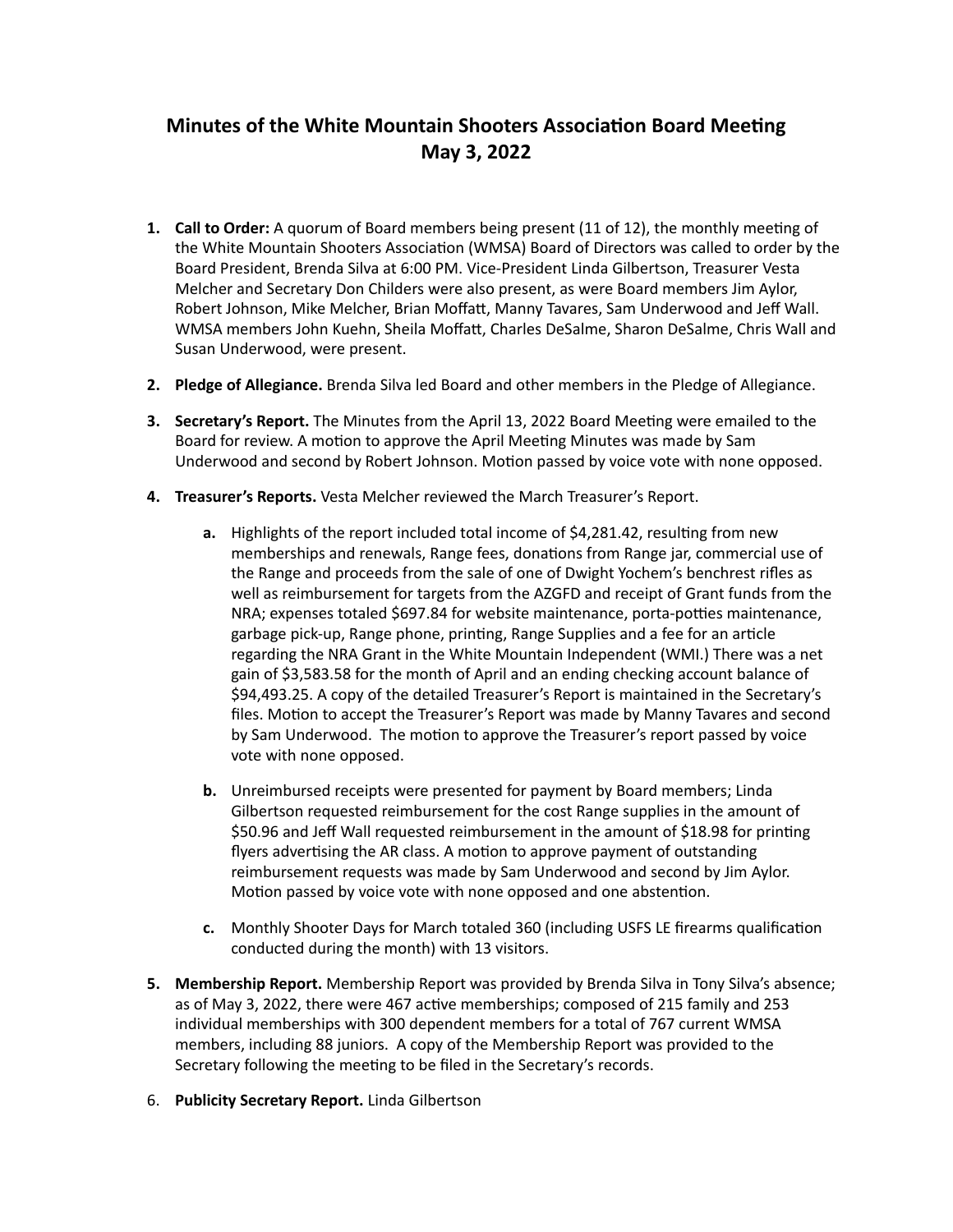- a. **Maverick Magazine Article.** The WMSA article discussed at the March meeting has not yet been published, but it should be out the week of May  $8<sup>th</sup>$ .
- b. **The Adopt a Highway cleanup** is scheduled for May 18<sup>th</sup>. Our stretch of US 60 is from MP 345 to MP 346. Sign-up sheet was available at the meeting.
- **7. Range Update.** President Brenda Silva reported on the following topics.
	- **a.** Bays groomed and waiting on Matt for go ahead on hydroseed. Jim Aylor, George Butcher, John Kuehn and Robert Johnson worked smoothing out the berms in preparation for hydroseeding and erosion control blankets. Discussion on the response time for the hydroseeding contractor, once approval of seed mix comes from AZGFD; consideration should be given to waiting until summer monsoon season before seeding.
	- **b.** AZGFD Range Development will work on drainage ponds and berm roads within three **weeks.** Heavy equipment has been delivered to the Range and the work should be completed by the end of May.
	- c. **RSO First Aid Classes for May 26<sup>th</sup>, from 1:00 PM to 5:00 PM (Thursday) and June 3<sup>rd</sup>, from 8:00 AM to 12:00 PM (Friday.)** The training is still scheduled, but may be cancelled if enough RSOs do not sign up.

## 8. Old Business.

- a. **Waddles, Erosion Control and Hydroseeding on hold**. Nothing new, awaiting AZGFD decision.
- **b.** Dwight's Rifles auction successful, both rifles sold for total of \$1,800.

## **9. New Business**

- a. **Shoot the Deuce, August 6th, Lions Club Fundraiser** Lions Club representative, Phyllis Clark, will be at the next meeting.
- **b.** AR-15 Class May 14<sup>th</sup> Jeff Wall. There are 20 attendees signed up as of this date, a notice will appear in next week's WMI.
- *c.* **July 4, 2022 - WMSA Member Appreciation – Postpone?***.* Celebration of Life for Seth Nadel is postponed until November 7<sup>th</sup>, details to follow at a later date.
- d. New Shooting Stools Ordered and in Transit. The stools should be delivered to Mike and Vesta Melcher's home and will be assembled by Mike, Howard Logsdon and Tony Sanchez.
- e. Annual Review of Bylaws and (Range) Policies, suggested changes emailed.
	- **i.** Don Childers reported on the changes in wording suggested by BOD members for the Shotgun Policy as well as elimination of the language on the empty chamber requirement for black powder firearms prior to Cease Fire. Language emailed to BOD for review.